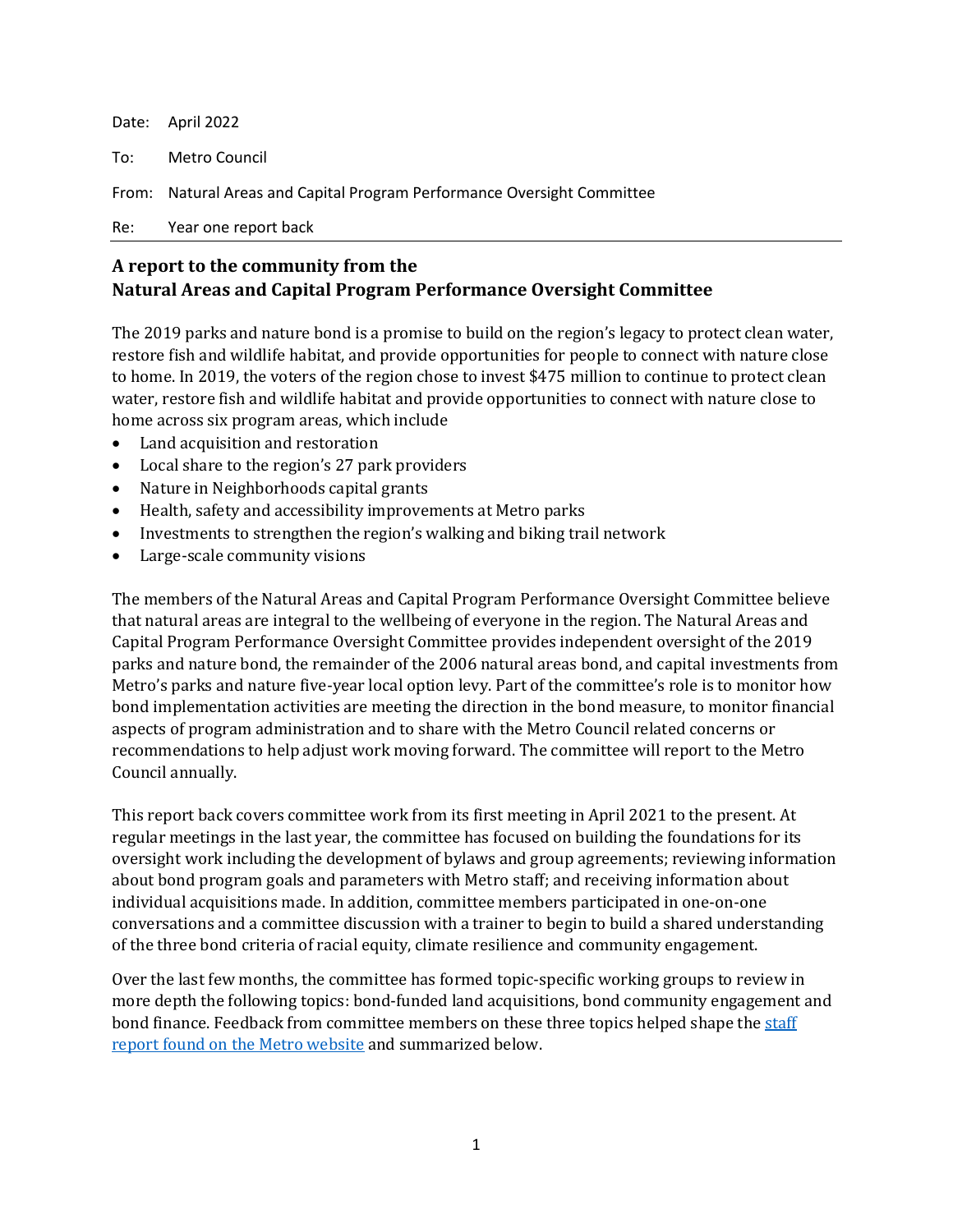## **Primary findings of oversight committee**

The committee appreciates the detailed information in the [staff report](https://www.oregonmetro.gov/sites/default/files/2022/04/11/20220411-winter-staff-report-final.pdf) to the committee that helps reflect the depth and breadth of work to date to implement this bond measure.

- The committee finds that staff has conducted the primary components of the bond work reviewed by the committee – bond finance, land acquisition and community engagement – in a transparent and accountable way. The committee looks forward to reviewing progress made across multiple bond program areas as bond investments ramp up in a more detailed manner this year and beyond.
- At this stage, the committee finds Metro's administrative expenditures to be acceptable in light of the very high bar for engagement set by the 2019 bond measure. Committee members have discussed with Metro staff the broader trajectory of administrative spending at the beginning of these types of bond measures and will carefully monitor administrative expenditures over the coming year, with an expectation it will diminish as a percentage of overall bond spending as bond funded investments in parks, trails and natural areas ramp up.
- Channeling its role to share information about the bond measure with the greater Portland community, the committee strongly recommends staff development concise summaries of bond investments and implementation activities to regularly update the public on the work. The committee will also receive quarterly staff reporting on bond implementation activities.
- The committee is committed to ensuring racial equity is prioritized across the entirety of the bond portfolio. The committee has emphasized to staff the importance of carrying these values through all aspects of the bond work and clearly articulating how bond investments are advancing toward these outcomes.
- The committee has emphasized the importance of ensuring bond investments promote accessibility, taking into account the multiple factors that impact the ability of individuals to visit and interact with parks and natural areas in the region. This includes work to make Metro's sites truly safe, welcoming and inclusive for all with a focus on engaging individuals experiencing disabilities to help shape this work. This also includes the identification of opportunities for investments across the bond to address areas of the region that have minimal parks and natural areas nearby or easily reachable via transit.
- The committee appreciates staff work to facilitate meaningful community engagement to date and believes ongoing community engagement is essential to building programs and projects that truly reflect community priorities and need. The committee looks forward to continuing to work with staff to further evaluate the impact of engagement activities on bond programs and investments over the life of the bond.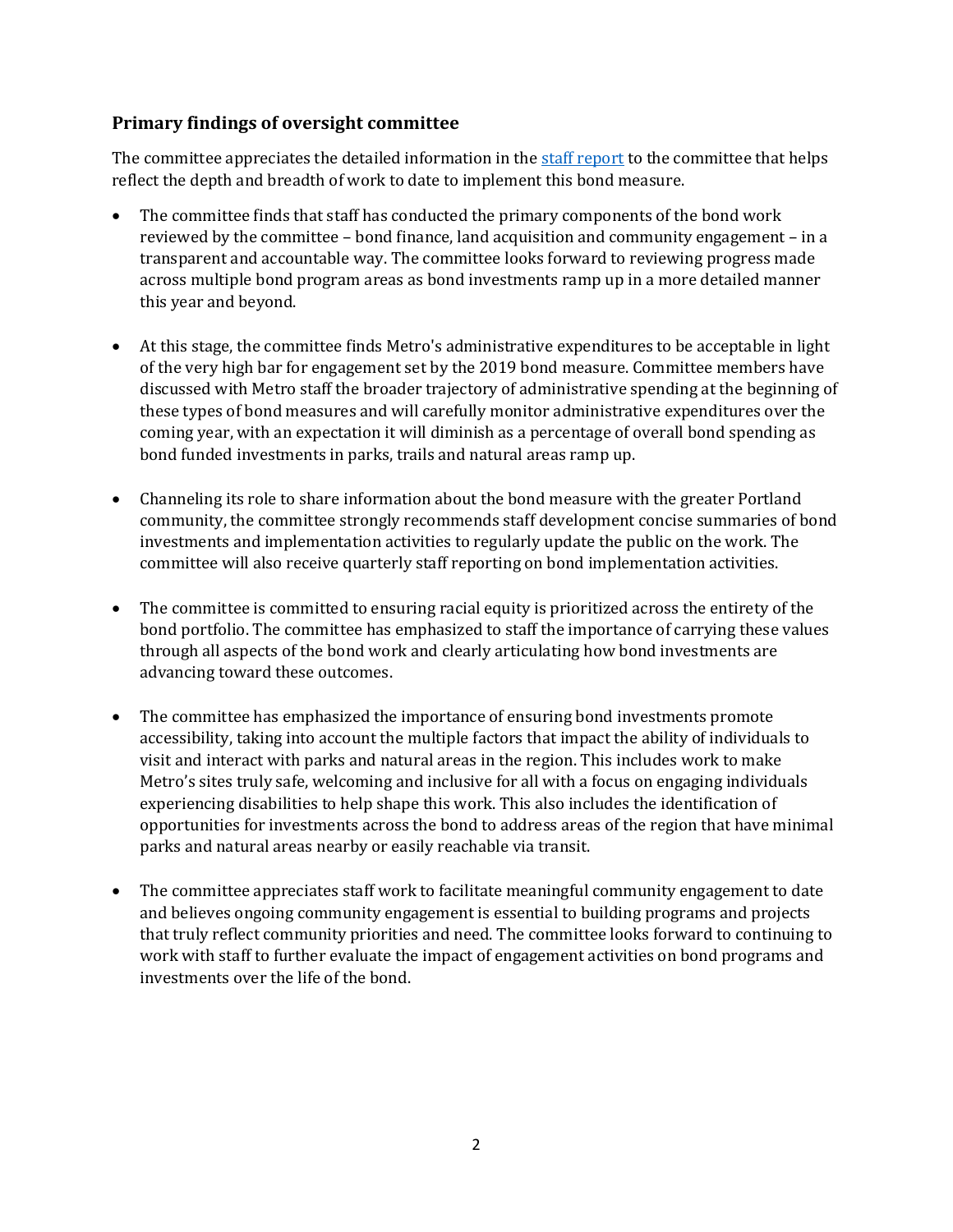## **Looking to the year ahead**

A significant amount of the committee's discussions have been focused on the additional information, tools and reporting needed as the committee continues its oversight work. The committee has identified the following areas for its attention in the coming year.

### *Bond finance*

- Continued review of reporting on bond spending.
- Continue to explore options for regular reporting on contracting with minority, women-owned and emerging small businesses and reporting on participation on a more granular basis including racial and other identity groups.
- Continue to review existing and potential strategies to increase participation for contracting with minority, women-owned and emerging small businesses.

#### *Bond-funded land acquisition*

- Continue to review of policies, engagement and regional priorities that shaped the 24 target areas in the bond measure.
- Understand how Metro's land acquisition program works with the other programs in the bond and other jurisdictional partners to increase access and benefits to communities that have historically not benefited from these investments.

#### *Promoting accessibility through the bond*

• Continue to review how the bond measure will support improvements across Metro's portfolio and the system of local parks around the region that make parks and natural spaces accessible to all with a focus on reviewing opportunities to consult with individuals experiencing disabilities.

#### *Ongoing opportunities for community to help shape bond programs and investments*

- Continue to review the impact of community engagement conducted to date including how feedback received has and will shape bond investments.
- Review upcoming opportunities for community engagement to help shape bond investments.
- Review the development of an outcomes framework and other tools that will be available to conduct an evaluation of progress toward meeting these goals in the coming year.

#### **2021 Oversight Committee members**

| Burt Edwards, Co-chair  | Communications Director, Friends of Columbia Gorge        |
|-------------------------|-----------------------------------------------------------|
| Lisa Freedman, Co-chair | Former US Forest Service Executive and Budgeting Director |
| Tana Atchley Culbertson | Co-Director, Willamette River Network                     |
| John Ferguson           | Former geotechnical engineer                              |
| Nicole Johnson          | Community Engagement Director, 1000 Friends of Oregon     |
| Shantae Johnson         | Owner, Mudbone Grown LLC                                  |
| Michelle Lin            | Oregon Food Bank                                          |
| Martita Meier           | Digital strategist and project manager, Nike              |
| PK Melethil             | Environmental Scientist, private practitioner             |
| Bryan Mercier           | NW Regional Director, Bureau of Indian Affairs            |
|                         |                                                           |